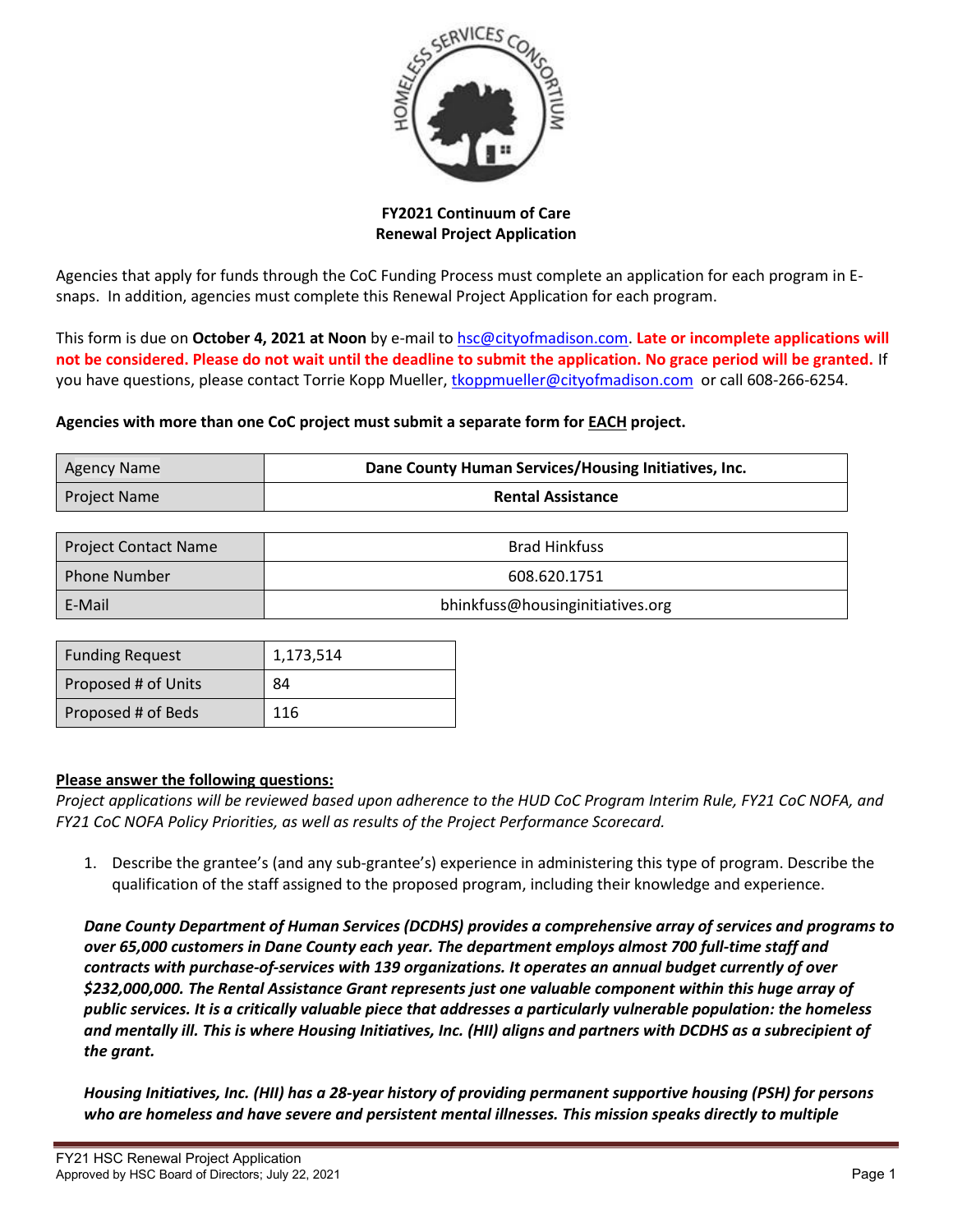*priorities within the Community Plan to Prevent and End Homelessness in Dane County, WI (2016). In short, the funds made available through Rental Assistance directly and exclusively support the homeless and mentally ill. HII achieves this primarily through the 151 units in 33 properties that the agency owns and operates within the City of Madison, scattered throughout the city. Clients are integrated into established neighborhoods at a more personal, non-institutional level. Clients have multiple opportunities to reach and interact with agency staff, who recognize when clients may be experiencing a mental health crisis. This facilitates quick intervention from experienced case worker staff from HII or other partner agencies that provide mental health services.*

*In more limited cases, clients can also secure housing from private landlords within Dane County. At the time of this application, HII has clients residing in the cities of Madison, Fitchburg, Sun Prairie and Middleton, the village of DeForest and the towns of Madison and Burke. Over the past 10 years, Housing Initiatives has partnered with 50 private landlords using a team approach between Housing Initiatives, landlords and case workers to monitor and intervene with clients as needs arise.*

*The cornerstone of HII's success is the staff and its experience administering the program and working with the clients they serve:*

*Bradley Hinkfuss: Mr. Hinkfuss has led the agency as Executive Director for the past three years. His diverse history includes leading many programs while working at Porchlight, Inc. for 16 years, as well as 2 years at Domestic Abuse Intervention Services, working in urban development in Illinois, and working overseas with the US Peace Corps in the construction of affordable housing. He currently serves as President of the Dane County Homeless Services Consortium.* 

*Gayle Boushon: Ms. Boushon serves as the Director of Finance and Business Operations. She has a long history of working in public and private accounting firms. As a CPA with a long history in accounting, she also has extensive experience with the issues particular to non-profit organizations. The fiscal acumen she brings to the table helps HII manage its grants, finances and internal operations very effectively.*

*Director of Client Services (Currently hiring): The timing of this application just so happens to coincide with the hiring process for a new Director of Client Services. The person who just departed this position in September 2021 (Loreen Gage – MS, Human Services), built a solid team of case workers over a two-year period. That team is carrying on with supportive services unabated while HII hires a new services director.*

*Mary Carrasco-Schoer: Ms. Carrasco-Schoer very recently joined the HII team as Property Manager. Although she is new to the agency, Ms. Carrasco-Schoer brings considerable experience in managing properties and clients that receive Section 8 and Section 42 tax credits. Her business acumen (MBA, BA, Real Estate) is further bolstered by many years of direct supportive service work with vulnerable and recovery populations.*

*Additionally, Housing Initiatives has three supportive services staff that collectively serve the Calypso Rd. Housing First project, as well as the broader array of scattered site PSH apartments:*

*Krisha Reategui-DeWitt (BA, MS – Social Work): Ms. Reatigui brings a master's degree in social work, along with significant work with the Veteran's Administration Homeless Program. Additionally, she has worked in the psychiatric unit of local hospitals.* 

*Kevin Scott (BS-Psychology): Mr. Scott comes to HII with several years' experience working in different capacities with Tellurian's Adult Residential Program which focuses on serving clients with co-occurring conditions of mental health and substance abuse.*

*Kevin McGettigan (MFA, BA): Mr. McGettigan has very extensive experience in working in the local mental health recovery system with the Dane County Care Center and Tellurian. As a Certified Peer Specialist and Recovery Coach, his years of experience add depth, expertise and knowledge of local systems to the HII services team.*

*Housing Initiatives, Inc. has administered the Rental Assistance program (formerly Shelter-Plus-Care) since 1995. That year, HUD awarded a five-year grant totaling \$917,000 (\$194,200 per year). Of the thirty-nine clients initially housed with that grant, four clients are still housed with Housing Initiatives.*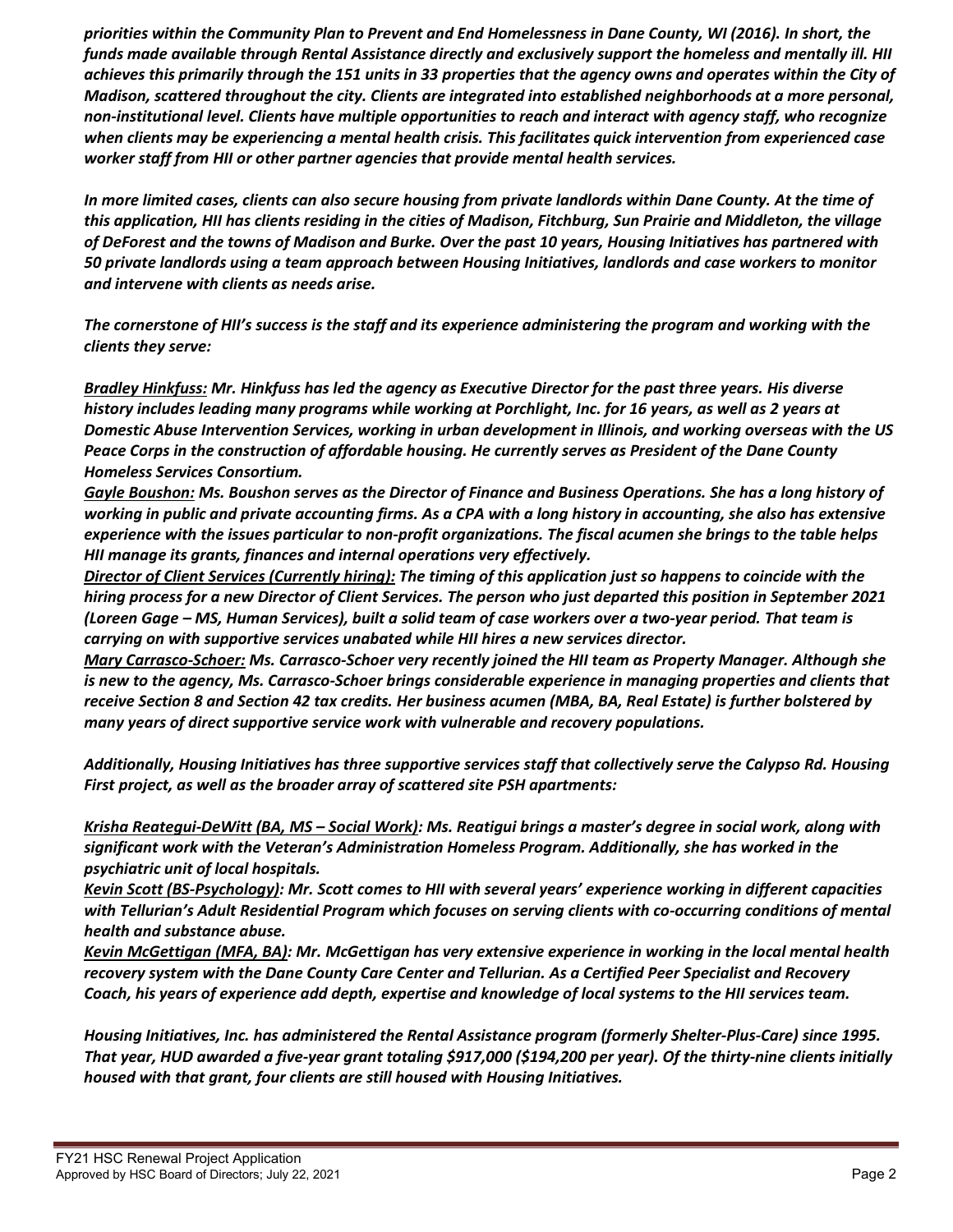*Since then, the program has grown to be funded at \$1,173,514 for the 2021 renewal. The contract in the past has stipulated that the Rental Assistance program provide rental assistance for qualified clients in 84 units. Due to the way Housing Initiatives collects and leverages rental income, as well as improving program stability by housing clients in properties that HII owns and operates, HII has been able to consistently house above and beyond the HUD contract requirements. In fact, for the previously completed program year the program served 176 clients - at 134% of the unit utilization rates and at 130% of the bed utilization rates.*

*The Rental Assistance grant is a Continuum of Care program and is subject to HEARTH Act regulations. Housing Initiatives has administered the program for over 26 years, is in good standing with the Department of Housing and Urban Development with no unresolved issues or conditions.* 

2. Please describe how your project takes proactive steps to minimize or overcome barriers to housing retention.

*HII has four FTE case workers on staff who work directly with any and all clients to support them in whatever it takes to retain their housing. This starts on day one, when clients who were literally homeless the day before meet with the property manager and a case worker to prepare to move in to their new PSH apartment. Identifying potential issues at the time of move-in helps case workers devise service plans tailored to the unique needs of each individual. Based on individualized plans, HII staff work to build broader support networks around any client in need.*

*As part of their service approach, HII staff receive training to achieve accreditation to work with clients to register for additional services through Dane County Comprehensive Community Services (CCS). This opens another avenue for service provision by HII staff and many other agencies and service workers utilizing the CCS system.*

*In 2019, HII increased service worker staffing to four FTE positions for the first time. This staffing increase dramatically improved supportive service provision at all housing locations. The agency adheres to a Housing First approach, and supportive service staff employ a harm reduction model in providing client services. In doing so, they offer multiple options to help clients retain housing and improve their situation. Examples include direct support for emergent needs, personal service plans, flexible repayment plans, payee arrangements, and application to other community resources. The staff also engages in ongoing professional training, and actively collaborate with the broader Dane County and Madison homeless services network.* 

*The extent of collaboration and networking with other supportive services agencies cannot be overstated. In particular, our supportive service staff work to build relationships with other support agencies in a never-ending quest to provide more targeted and effective services for HII clients. These services include supports such as inhome health care needs, AODA treatment, education, mental health care, crisis intervention, elder abuse support, domestic violence survivor support, probation & parole collaboration, and many more. With clients fresh out of homelessness – oftentimes for several years – and compounded with severe mental illness, it truly takes a collective effort to stabilize them and build long-term solutions.*

# 3. In your last operating year:

a. How many households exited the program?

*In the last operating year, 9 households left the program*

- *b.* Why did the households exit? (i.e. one was terminated from the program & one moved into subsidized housing & one was evicted):
	- *4 left of their own volition for permanent, independent housing*
	- *3 transferred within the CoC to partner agencies*
	- *2 died*
- c. If the participant(s) was evicted, please list the reason?

*No clients were evicted during the past program year*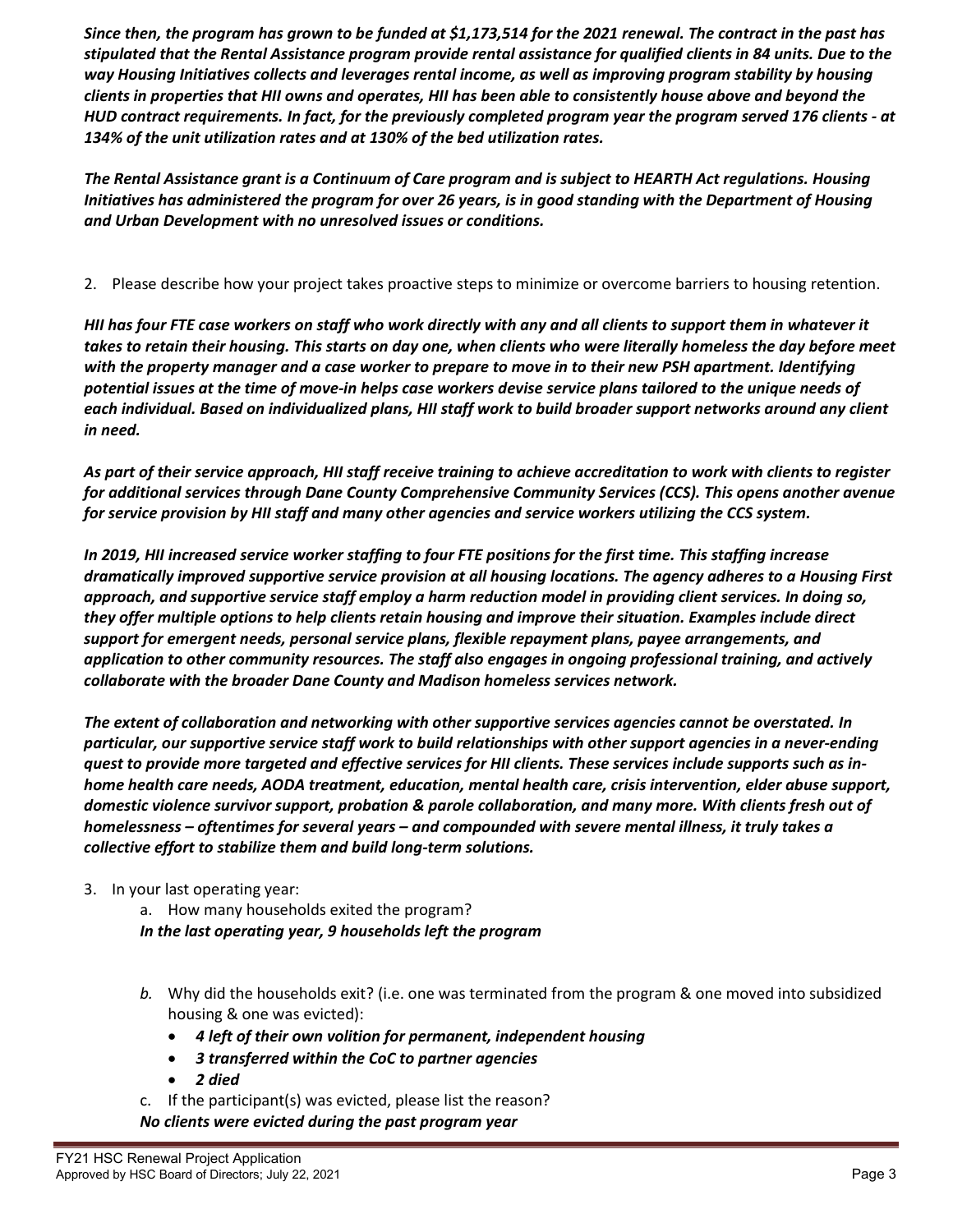d. Did the program attempt an agency transfer for any of the leavers? If so, what was the outcome? *Yes, there were 3 transfers of clients to other partner agencies. Of those, 1 maintained housing with the target agency and is still housed; 1 left the partner agencies of their own volition after several months; 1 was terminated and exited from the program after several months. Although we do not maintain active contact with these past clients, it is our understanding that they remain connected with supportive services through other agencies and are seeking new housing options.* e. How many new households entered the program? *Eight (8) clients entered the program in the last operating year.*

f. How many transfers were accepted into the program?

*There were no transfers into the program in the last operating year. All additional clients were new entries through the Coordinated Entry process.*

4. Was the program found to be in non-compliance with the Written Standards by the CoC from September 1, 2019-Present? If yes, describe the nature of the issue and how the issue has been addressed.

## *No, the Rental Assistance program was not found to be in non-compliance with the Written Standards at any point from 2019 to the present.*

5. Describe your agency's efforts to improve service quality and outcomes for the program. Please include how you solicit and incorporate feedback from program participants.

*Over the past two years, HII has engaged in much more assertive outreach with all clients. This is done primarily through the supportive service staff reaching out to all clients to ascertain their well-being and potential need for new or different services. The start of the pandemic created the ideal setting to adopt this approach since our staff were temporarily restricted from meeting directly with clients in person, inside. HII also sent out multiple direct mailings to all clients to communicate information about the pandemic and HII support services. In addition, the Property Manager now sends out much more regular direct correspondence to update clients concerning their compliance standing, upcoming renewals, and any other matter of concern. The agency also maintains regular office hours with ample opportunity for clients to call, drop in, or make an appointment to meet with staff to discuss any issue. Collectively, these multiple avenues for soliciting and receiving feedback have resulted in the agency having much closer relationships with all clients. Ultimately this helps tremendously with service quality and outcomes since HII staff are learning about needs and problems proactively when they can still devise strategies to address them.* 

6. What percentage of staff members working for this program identify as Black, Indigenous or a Person of Color? (Info only, to be scored in FY22)

# *For the last program year, 11% (1 of 9) staff members identified as Black.*

7. How does this program work against systematic racism and other structures of oppression? (Info only, to be scored in FY22)

*HII takes systemic racism and other forms of oppression very seriously. This is evident on the front end by the adoption and prominent display of policies embodied in the agency Affirmative Marketing and Tenant Selection Plan. This directive is carried out in part with our partner agencies, such as the Institute for Community Alliances that runs the Coordinated Entry program. HII is committed to taking new clients directly from Coordinated Entry or the Veterans Administration irrespective of race, nationality, or other protected classes. The agency is committed to taking new clients as they arrive, irrespective of personal attributes. To some degree the agency relies on the good efforts of its partners in selecting those clients.*

*At a systemic level, HII staff participate within the CoC to identify and address system-wide issues that may be furthering systemic racism, and then working with other partner agencies to meaningfully address those concerns. One such issue became apparent in the past year when a data analysis showed that a disproportionately low*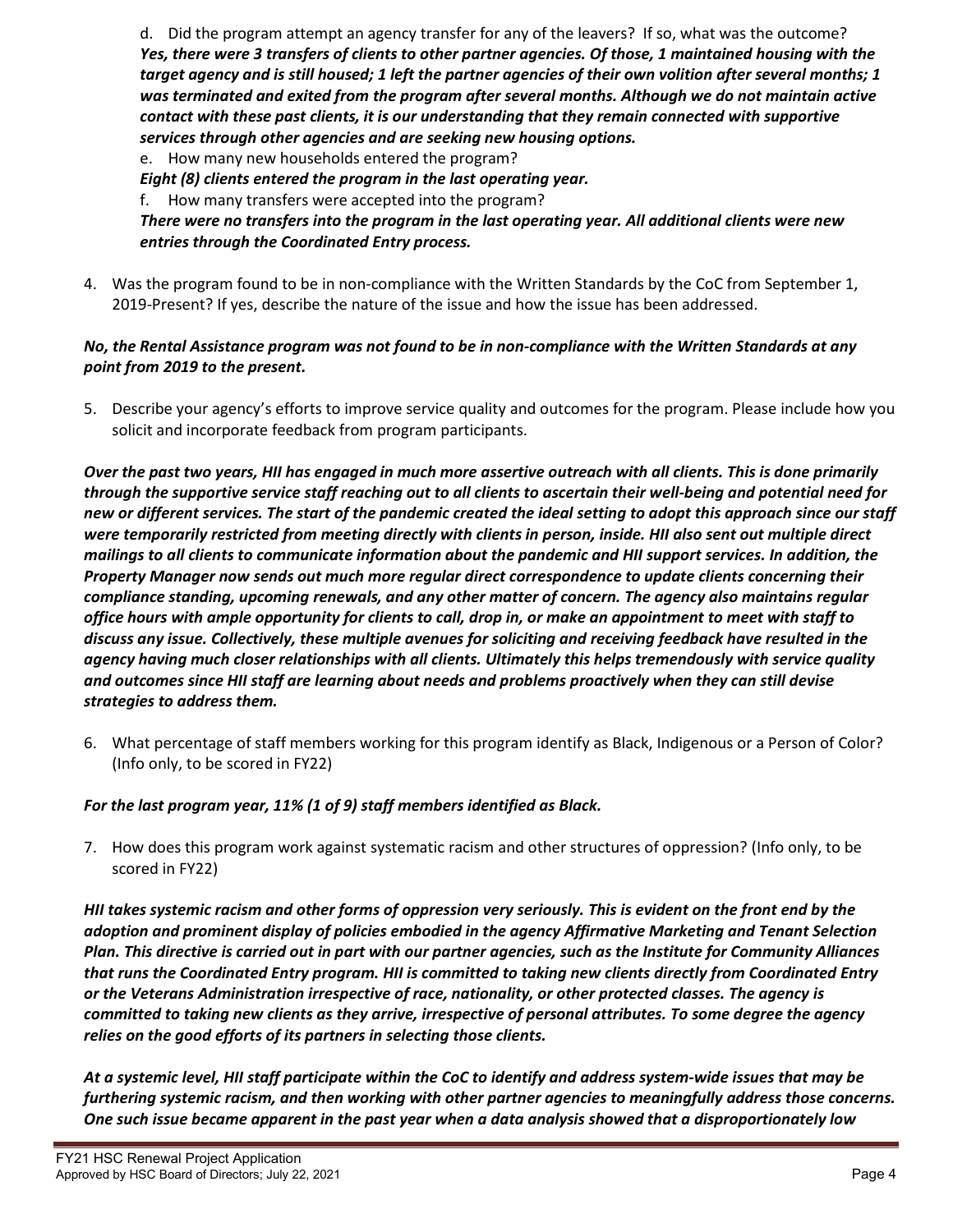*number of Black people were being housed relative to the total number of Black people within the Coordinated Entry system. This resulted in a focused group to explore and adopt a different means of evaluating and making decisions about housing placements.*

*Internally, HII staff have engaged in all-staff meetings in which the staff discussed ways in which existing practices might have unintended racist effects and implications. Having such open discussions has been helpful in keeping the issue at the forefront of staff perspectives. It has also resulted in staff seeking out specific in-service training to help build best practices and an understanding of how racism potentially impacts clients by virtue of agency policies & practices. This is an ongoing training issue for HII.*

8. How is this program and its practices culturally responsive to the population(s) who participate? (Info only, to be scored in FY22)

*This program is culturally responsive to the participating populations by taking a highly individualized approach to each client. Since all clients at HII present with histories of chronic homelessness and severe mental health conditions, staff have developed an approach of building service and interaction plans with clients that are relationship-based, and that consider the mental health, physical health, trauma, cultural disposition, and behavioral history of each client. Cultural responsiveness is an integral component of this approach. Even so, staff are committed to making this an issue of ongoing training and policy development. They will continue to seek out training and educational opportunities, and look for ways to better integrate those practices into an approach that already strives to be culturally responsive.*

# **Alignment with Housing First Principles**

1) Please attach your agency and/or project written policies or procedures that **clearly demonstrate participants are NOT SCREENED OUT based on the following criteria**, and indicate the document and page number where the panel can find each provision**.** 

**Please Note: if a policy or procedure applies to all CoC-funded projects or agency-wide, you may submit one copy per agency. If you have different policies or procedures for different projects or project types, submit one copy of each relevant policy and specify to which project or projects each one applies.**

|                                                                                                                                               | <b>Name of Document/File</b>                            | Page<br><b>Number</b> | Name of Project(s)<br>(or "All Projects") |
|-----------------------------------------------------------------------------------------------------------------------------------------------|---------------------------------------------------------|-----------------------|-------------------------------------------|
| Having too little or no income                                                                                                                | Housing Initiatives Handbook<br>for Tenants and Clients | 13                    | All Projects                              |
| Active, or history of, substance<br>use or a substance use disorder                                                                           | Housing Initiatives Handbook<br>for Tenants and Clients | 13                    | All Projects                              |
| Having a criminal record *                                                                                                                    | Housing Initiatives Handbook<br>for Tenants and Clients | 13                    | All Projects                              |
| History of domestic violence<br>(e.g., lack of a protective order,<br>period of separation from<br>abuser, or law enforcement<br>involvement) | Housing Initiatives Handbook<br>for Tenants and Clients | 13                    | All Projects                              |

\*1A) Please note if there are specific criminal records the program denies for, what they are and the reason for denial.